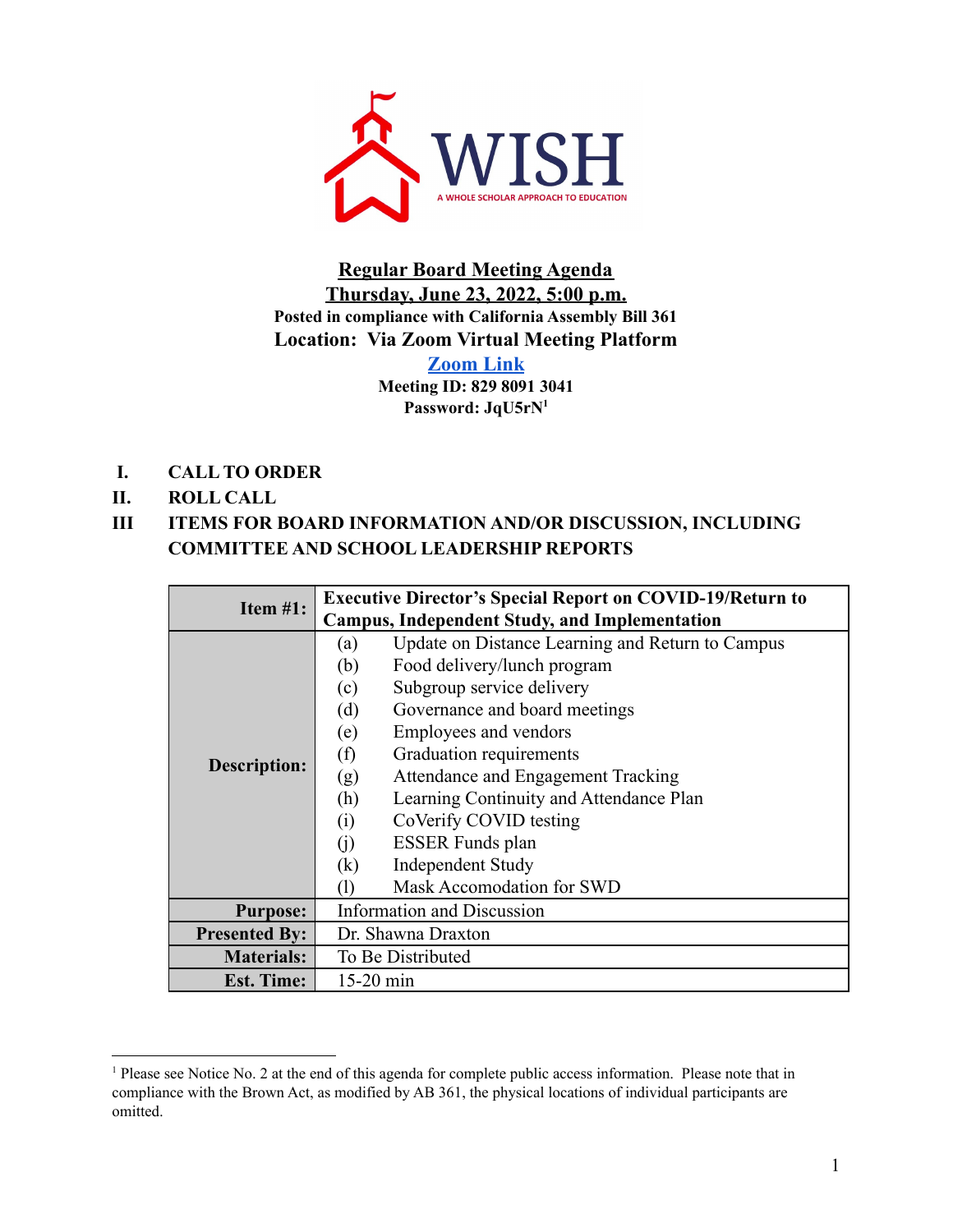| Item $#2$ :          | <b>Executive Director Monthly Report</b> |
|----------------------|------------------------------------------|
|                      | Academic Achievement Report<br>(m)       |
| <b>Description:</b>  | School Climate and Culture<br>(n)        |
|                      | Human Capital<br>(O)                     |
| <b>Purpose:</b>      | Information and Discussion               |
| <b>Presented By:</b> | Dr. Shawna Draxton                       |
| <b>Materials:</b>    | To Be Distributed                        |
| <b>Est. Time:</b>    | $10 \text{ min}$                         |

|                      | <b>Item #3:</b> Finance Updates                                   |
|----------------------|-------------------------------------------------------------------|
| <b>Description:</b>  | Review of monthly financials and current/projected budget updates |
| <b>Purpose:</b>      | Board Informative                                                 |
| <b>Presented By:</b> | Miles Remer/ExED                                                  |
| Materials:           | To Be Distributed                                                 |
| <b>Est. Time:</b>    | $10 \text{ min}$                                                  |

| Item $#4$ :          | Legislative and General Updates/Brown Act Training and<br>Compliance              |
|----------------------|-----------------------------------------------------------------------------------|
| <b>Description:</b>  | Review of legal and legislative updates impacting charter<br>governance (if any). |
| <b>Purpose:</b>      | Board Informative                                                                 |
| <b>Presented By:</b> | Suzanne Madison Goldstein                                                         |
| <b>Materials:</b>    | N/A                                                                               |
| <b>Est. Time:</b>    | $5 \text{ min}$                                                                   |

| Item $#5$ :          | <b>Development/WISHForward Updates</b>                        |
|----------------------|---------------------------------------------------------------|
| <b>Description:</b>  | Review of development team's work and fundraising/planning re |
|                      | same                                                          |
| <b>Purpose:</b>      | Board Informative                                             |
| <b>Presented By:</b> | Karina Fedasz                                                 |
| <b>Materials:</b>    | N/A                                                           |
| <b>Est. Time:</b>    | $5 \text{ min}$                                               |

|                 | Item #6:   Curriculum Update                         |
|-----------------|------------------------------------------------------|
|                 | <b>Description:</b> Report from Curriculum Committee |
|                 | <b>Purpose:</b>   Board Informative                  |
|                 | <b>Presented By:</b> Dr. Vicki Graf                  |
| Materials: N/A  |                                                      |
| Est. Time 5 min |                                                      |

| <b>Item #7:</b>   CA School Dashboard Indicators                  |
|-------------------------------------------------------------------|
| <b>Description:</b> Discuss CA Dashboard items in yellow or below |
| <b>Purpose:</b>   Board Informative                               |
| <b>Presented By:</b> Dr. Shawna Draxton                           |
| <b>Materials:</b>   CA Dashboard for WISH Community and Academy   |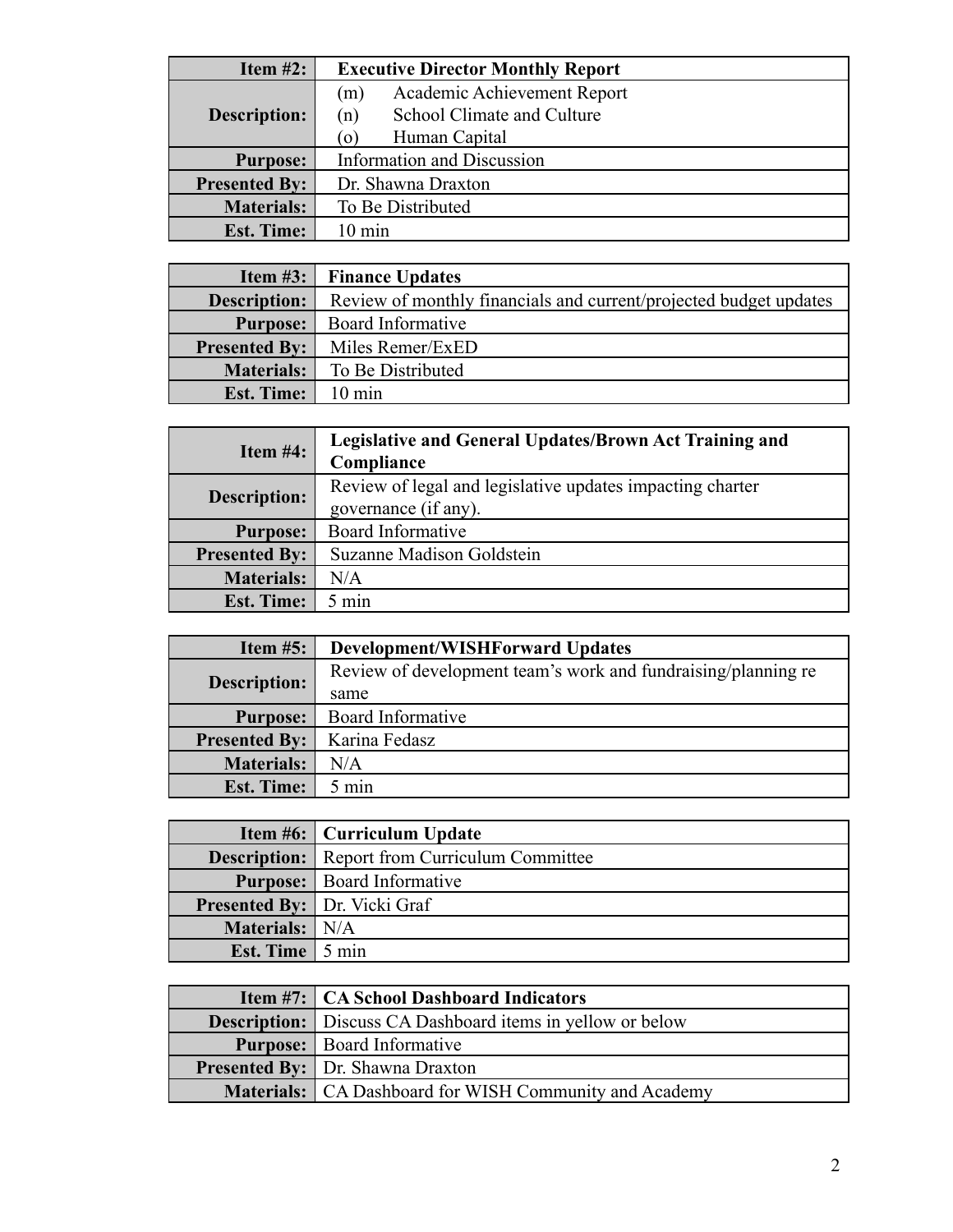**Est. Time** 5 min

|                    | Item #8: EL Outreach Update                                                    |
|--------------------|--------------------------------------------------------------------------------|
|                    | <b>Description:</b> Outcomes of past outreach/new strategies to be implemented |
|                    | <b>Purpose:</b> Oversight                                                      |
|                    | <b>Presented By:</b> Dr. Shawna Draxton                                        |
|                    | <b>Materials:</b> See Executive Director's monthly report                      |
| Est. Time   10 min |                                                                                |

|                              | <b>Item #9:   Board Development and Recruitment</b> |
|------------------------------|-----------------------------------------------------|
| <b>Description:</b>   Update |                                                     |
|                              | <b>Purpose:</b> Discussion                          |
|                              | <b>Presented By:</b> Dr. Danelle Fisher             |
| Materials: None              |                                                     |
| <b>Est. Time:</b> 10 min     |                                                     |

|                          | <b>Item #10: 22-23 LCAP Public Hearing</b>           |
|--------------------------|------------------------------------------------------|
| <b>Description:</b>      | Discussion of proposed revisions and updates to LCAP |
|                          | for coming year                                      |
|                          | <b>Purpose:</b> Discussion                           |
|                          | <b>Presented By:</b> Shawna Draxton/Jennie Brook     |
|                          | Materials:   In Board Folder                         |
| <b>Est. Time:</b> 10 min |                                                      |

|                           | <b>Item #11: Executive Director Evaluation Update</b> |
|---------------------------|-------------------------------------------------------|
|                           | <b>Description:</b> Progress on ED evaluation 21-22   |
|                           | <b>Purpose:</b> Oversight                             |
|                           | <b>Presented By:</b> Dr. Danelle Fisher               |
|                           | Materials: In Board Folder                            |
| <b>Est. Time</b>   10 min |                                                       |

## **IV. ITEMS FOR BOARD ACTION**

**A. CONSENT ACTION ITEMS: Items for action below assigned by the Board at the meeting to be adopted by a single vote. Any item may be pulled off of consent for further discussion by any Board Member at any time before action is taken.**

| Item $#1$ :                            | Approval of Board Minutes from May 19, 2022 (written and<br>audio)  |
|----------------------------------------|---------------------------------------------------------------------|
|                                        | <b>Description:</b> Review and approve May 19, 2022 meeting minutes |
| <b>Purpose:</b>   Vote                 |                                                                     |
|                                        | <b>Presented By:</b> Suzanne Madison Goldstein                      |
|                                        | <b>Materials:</b> May Meeting Minutes                               |
| Est. Time: $\vert 2 \text{ min} \vert$ |                                                                     |

|  | <b>Item #2:</b> Board Resolution regarding Virtual Board Meetings pursuand to a 14 AB 361 |
|--|-------------------------------------------------------------------------------------------|
|  |                                                                                           |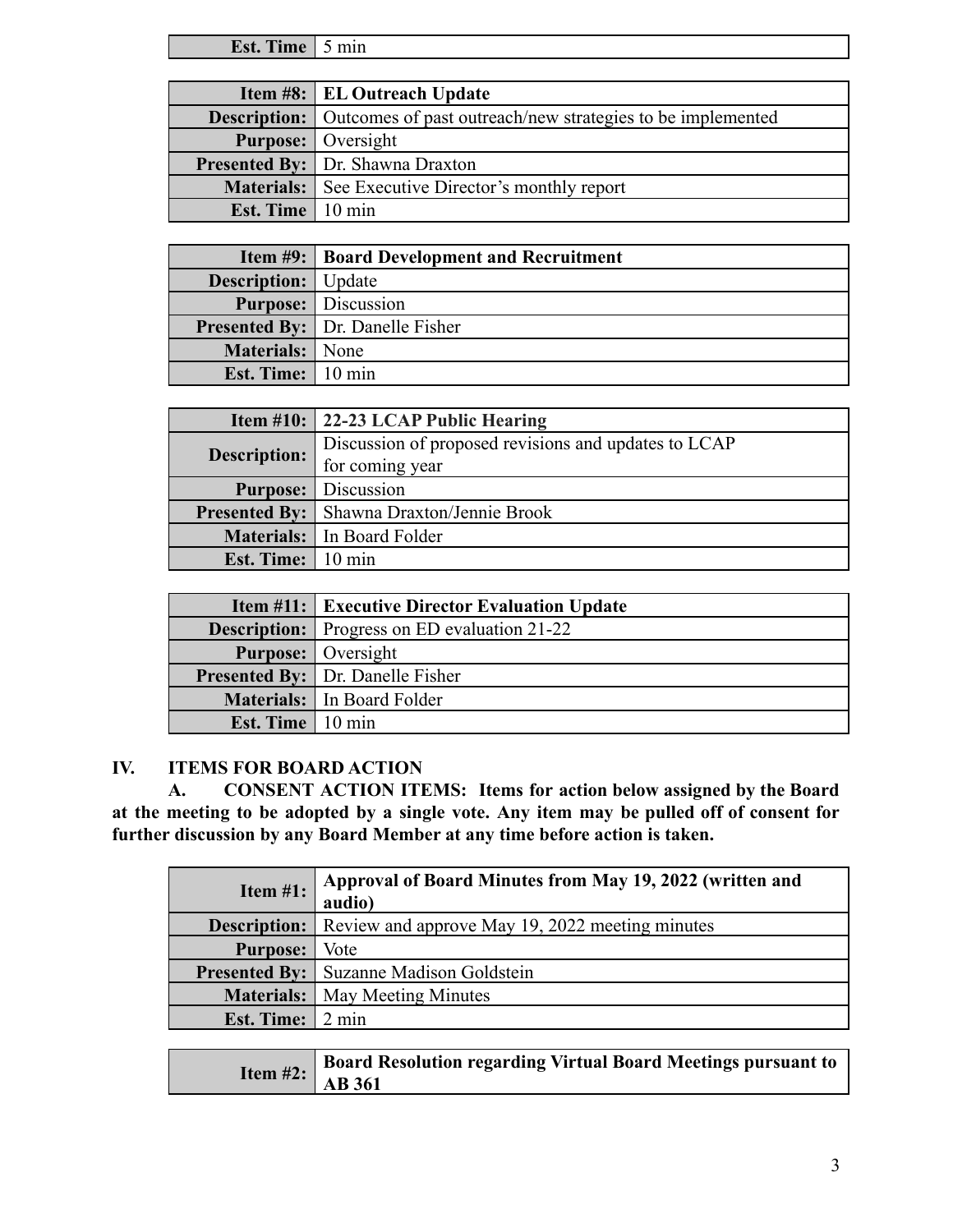| <b>Description:</b>                 | Resolution regarding necessity for continued virtual board meetings<br>due to Emergency Declaration re COVID-19 Pandemic |
|-------------------------------------|--------------------------------------------------------------------------------------------------------------------------|
|                                     | <b>Purpose:</b> Brown Act Compliance                                                                                     |
| <b>Presented By:</b> Danelle Fisher |                                                                                                                          |
| Materials: None                     |                                                                                                                          |
| <b>Est. Time:</b> 5 min             |                                                                                                                          |

|                                 | Item #3: $\vert$ 22-23 LCAP Approval                            |
|---------------------------------|-----------------------------------------------------------------|
| <b>Description:</b>             | Review and discussion of proposed revisions and updates to LCAP |
|                                 | for coming year; vote re same                                   |
|                                 | <b>Purpose:</b> Discussion and vote                             |
|                                 | <b>Presented By:</b>   Miles Remer/ExED                         |
| <b>Materials:</b> None          |                                                                 |
| <b>Est. Time:</b> $\vert$ 5 min |                                                                 |

# **B. ACTION ITEMS:**

|                        | <b>Item #1:</b> Instructional Minutes for 2022-23  |
|------------------------|----------------------------------------------------|
|                        | <b>Description:</b> Proposed and revised calendars |
|                        | <b>Purpose:</b> Board Review and Approval Required |
|                        | <b>Presented By:</b> Dr. Danelle Fisher            |
|                        | Materials: In Board Folder                         |
| <b>Est. Time</b> 5 min |                                                    |

|                                 | <b>Item #2:</b> 22-23 EPA Spending Plan Approval                        |
|---------------------------------|-------------------------------------------------------------------------|
|                                 | <b>Description:</b> Review and discussion of proposed EPA Spending plan |
|                                 | <b>Purpose:</b>   Board Review and Approval Required                    |
|                                 | <b>Presented By:</b> Mike Johnston                                      |
|                                 | Materials: In Board Folder                                              |
| <b>Est. Time:</b> $\vert$ 2 min |                                                                         |

|              | Item $\#3$ :   22-23 Budget Approval                            |
|--------------|-----------------------------------------------------------------|
| Description: | Presentation of the proposed combined operating budget for WISH |
|              | Community and WISH Academy                                      |
|              | <b>Purpose:</b>   Board Review and Approval Required            |
|              | <b>Presented By:</b>   Miles Remer/ExED                         |
|              | Materials:   In Board Folder                                    |
| Est. Time:   | $15 \text{ min}$                                                |

|                         | <b>Item #4:</b> TK Plan Approval                              |
|-------------------------|---------------------------------------------------------------|
|                         | <b>Description:</b> Review, discuss and vote on proposed plan |
|                         | <b>Purpose:</b>   Board Review and Approval Required          |
|                         | <b>Presented By:</b> Shawna Draxton/Jennie Brook              |
|                         | Materials: In Board Folder                                    |
| <b>Est. Time:</b> 5 min |                                                               |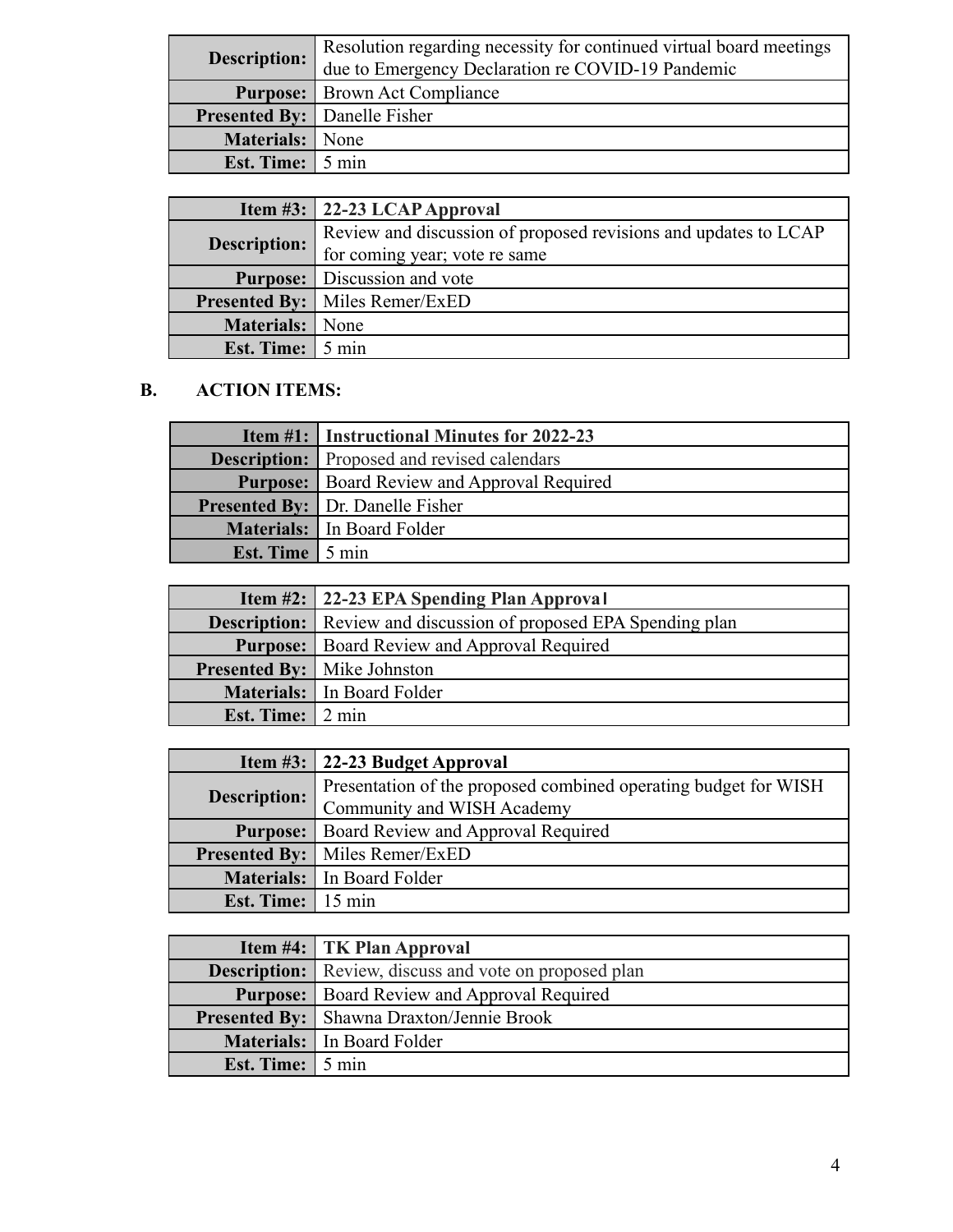|                                        | <b>Item #5:</b> Vendor Contracts Approval                                   |
|----------------------------------------|-----------------------------------------------------------------------------|
|                                        | <b>Description:</b> Review proposed agreements; discussion and vote re same |
|                                        | <b>Purpose:</b> Oversight                                                   |
|                                        | <b>Presented By:</b> Jennie Brook/Mike Johnston                             |
|                                        | Proposed 2022-2023 contracts with:                                          |
| Materials:                             | • CharterSafe Insurance                                                     |
|                                        | ExED                                                                        |
| Est. Time: $\vert 5 \text{ min} \vert$ |                                                                             |

### **V. PUBLIC COMMENT**

### **VII. CLOSED SESSION ITEMS:**

| Item $#1$ :          | Pending Litigation and/or Conference with Legal Counsel                                                                                                                                                                                                                                                                                                              |
|----------------------|----------------------------------------------------------------------------------------------------------------------------------------------------------------------------------------------------------------------------------------------------------------------------------------------------------------------------------------------------------------------|
| <b>Description:</b>  | Purpose and Authority:<br>Conference with legal counsel re pending action-<br>OAH Case No. 2021110011 -- In Re FEF<br>Closed session subject to:<br>California Government Code section 54956.9(d)(2)<br>California Government Code section 54956.9(d)(4)<br>California Government Code section $54956.9(e)(2)$<br>California Government Code section $54956.9(e)(5)$ |
| <b>Purpose:</b>      | Information and Discussion of Pending Litigation and/or<br>Conference with Legal Counsel                                                                                                                                                                                                                                                                             |
| <b>Presented By:</b> | Suzanne Madison Goldstein with counsel from YMC                                                                                                                                                                                                                                                                                                                      |
| <b>Materials:</b>    | N/A                                                                                                                                                                                                                                                                                                                                                                  |
| <b>Est. Time</b>     | $10 \text{ min}$                                                                                                                                                                                                                                                                                                                                                     |

## **VIII. ADJOURNMENT:**

#### **NOTICES:**

1. The next regular meeting of the Board of Directors will be held on **August 11, 2022 @ 5:00pm.**

2. **PUBLIC ACCESS UNDER CURRENT EMERGENCY DECLARATIONS AND STATUTORY FRAMEWORK:** During these challenging times, the Board of Directors of WISH Charter Schools remains committed to governance that is open and transparent, and that is accessible to the public. Members of the public who wish to access this Board meeting may do so at: **[Zoom](https://us02web.zoom.us/j/82980913041?pwd=eDdiUkprNW4xUTRTY0FHeC8xc01ydz09) Link,** Meeting ID: 829 8091 3041, Passcode: JqU5rN. Members of the public who wish to comment during the Board meeting may use the "raise hand" tool on the Zoom platform. Individual comments will be limited to three (3) minutes. If an interpreter is needed for comments, they will be translated to English and the time limit shall be six (6) minutes. The Board of Directors may limit the total time for public comment to a reasonable time. The Board